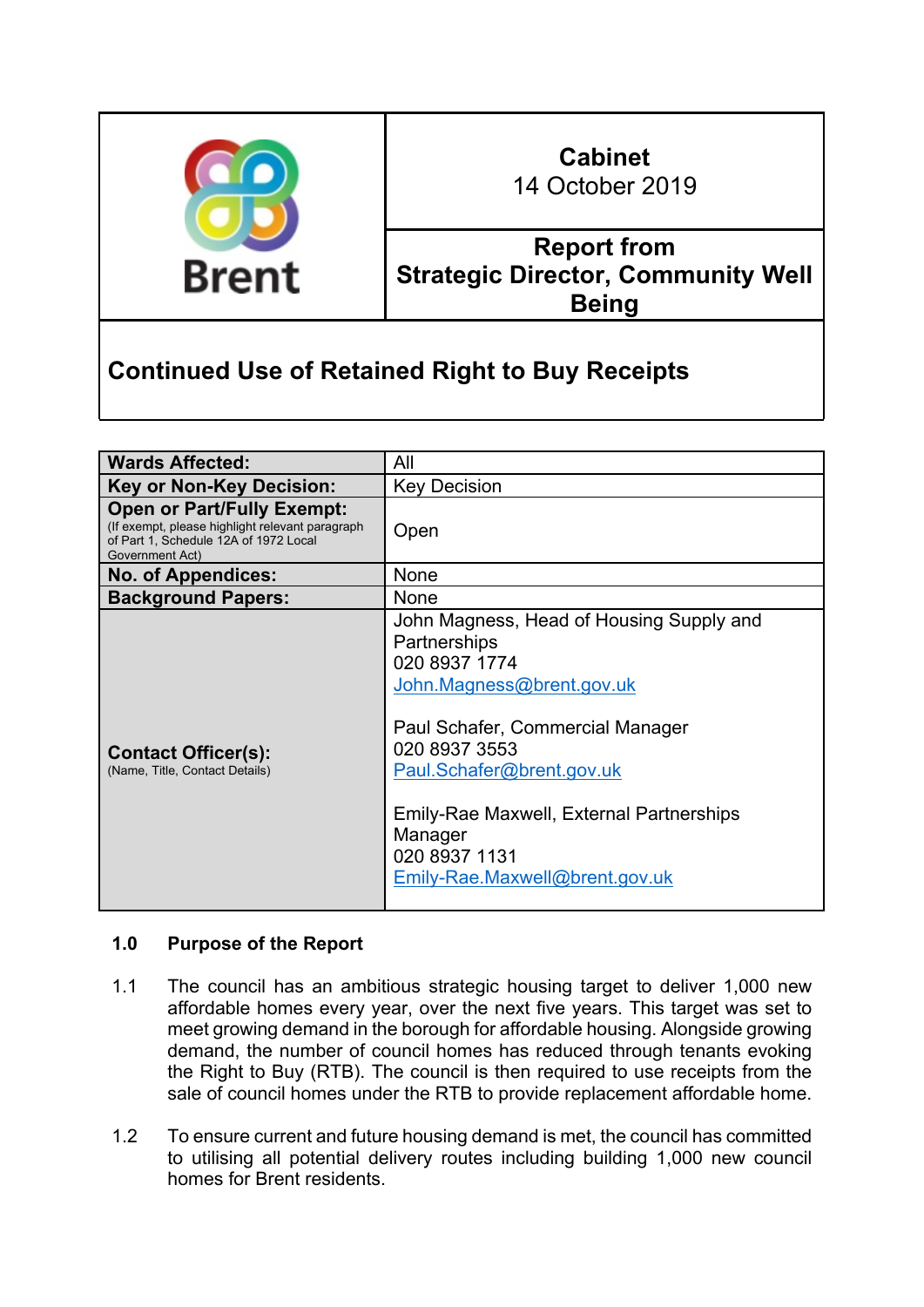- 1.3 In 2015, Cabinet decided how RTB receipts were to be distributed in order to deliver affordable housing for Brent residents. This report recommends the Council continues to retain RTB receipts in line with the Brent Retention Agreement (2012) with the Secretary of State and the following strategy;
	- To award local authority grant to external providers to provide new affordable housing, leveraging significant investment;
	- To invest RTB receipts in the direct delivery of council-owned to provide new affordable housing, reducing overall council borrowing
	- To continue the existing acquisition programme to provide new affordable housing, integrated with the Councils wider market acquisitions programme;
	- To support investments in the Housing Zones to acquire development in order to facilitate and accelerate development and the provision of affordable housing; with a view to align use of retained RTB receipts with the council strategic housing target to deliver.
- 1.4 To date, this strategy has been successful in enabling the council to secure 173 additional affordable homes within the borough and 10 schemes for the new accommodation for independent living programme. To continue the success of utilising retained RTB receipts, this report seeks to update the delegated authorities permitted under this strategy.

## **2.0 Recommendations**

- 2.1 That Cabinet agree the following recommendations;
- 2.1.1 The continuing retention of Right to Buy receipts (subject to government legislation), as part of the Brent Retention Agreement (2012) with the Secretary of State for Ministry of Housing Communities and Local Government until 31 March 2024.
- 2.1.2 To continue to acquire existing properties until 31 March 2024 subject to financial viability including the flexibility to part-fund the cost of advance purchases within the South Kilburn regeneration area through retained Right to Buy receipts.
- 2.1.3 To continue to grant retained Right to Buy receipts to external partners for the provision of affordable homes for rent in line with the agreed procedure and delegate authority to the Strategic Director for Community Wellbeing in consultation with the Director of Finance and Operational Director for Housing to approve the criteria for grant funding, to approve criteria for evaluation of bids and to approve the allocation of such grants on acceptable terms.
- 2.1.4 To continue to contribute retained RTB receipts to support residential development of council-owned sites and for a commensurate proportion of the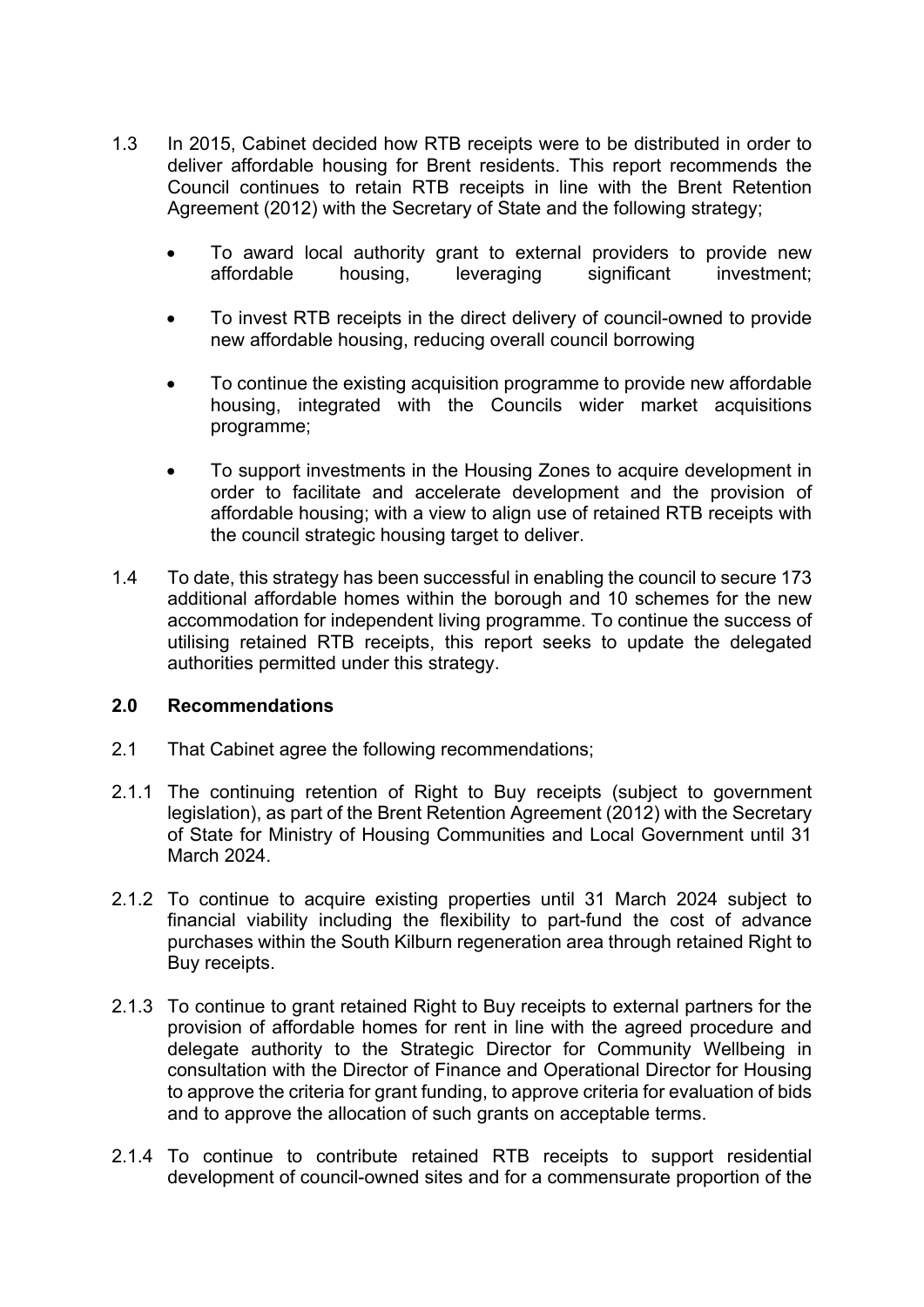homes to be provided as affordable rented accommodation, subject to financial viability and to delegate authority to the Strategic Director for Community Wellbeing in consultation with the Director of Legal, HR, Audit and Investigations, the Director of Finance and the Operational Director, Housing to approve the contribution of such receipts.

## **3.0 Background**

## 3.1 Overview of Right to Buy

- 3.1.1 The RTB scheme was introduced in 1980 giving tenants living in social housing the opportunity to buy their rented home at a discount. In 2011, Central Government announced a significant drop in the number of RTB applications received as a result of the 1998 and 2003 Discount Orders which reduced the discount caps. Currently the maximum RTB discount is £108,000 in London and £80,900 outside of London.
- 3.1.2 The 2011 'Laying the Foundations: A Housing strategy for England' included a commitment to reinvigorating RTB through a proposal to increase the discount caps and invest RTB receipts into replacing homes sold with a new home for Affordable Rent. The method for replacing these new homes was for Local Authorities to retain receipts to spend in their local area.
- 3.1.3 This initiative required councils to enter into an agreement with the Ministry for Housing Communities and Local Government (MHCLG) under powers provided by section 11(6) of the Local Government Act 2003 (as inserted by section 174 of the Localism Act 2011).
- 3.1.4 Brent Council sought approval from Cabinet in July 2012 to enter into an agreement with the Secretary of State. This agreement required the Secretary of State to;
	- Allow the Council to retain additional RTB receipts to fund the provision of replacement homes and
	- Allow the Council three years (from commencement of the agreement) to invest receipts before unspent receipts are required to be returned
- 3.1.5 In return, the Council agreed;
	- That RTB receipts would not exceed more than 30% of the total costs for any replacement homes built
	- To return any unspent receipts to the Secretary of State together with interest of 4% above base rate
- 3.2 Delivering the councils strategy
- 3.2.1 Under the established strategy, the council has successfully secured 173 affordable homes and 10 schemes for the new accommodation for independent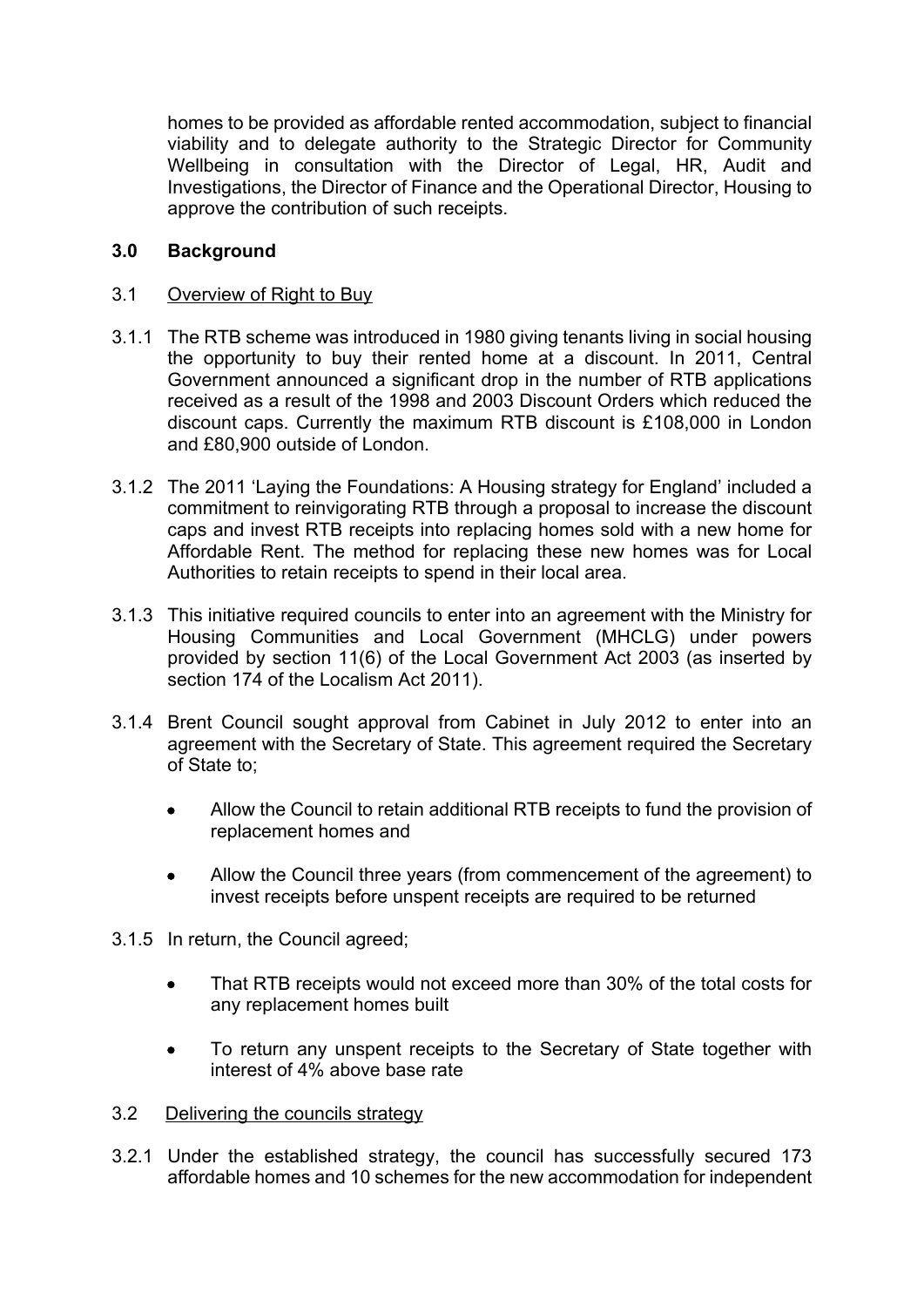living programme. Of these new homes, 43 were acquisitions from the open market, 66 were a result of grant funding a Registered Provider and the remainder form part of the new council homes programme.

3.2.2 As of March 2019, the cumulative spend on RTB expenditure was £65.5 million.

## **4.0 Using retained Right to Buy receipts**

- 4.1 Alongside the Homes for Londoners Programme, the Mayor of London introduced an offer for London Councils to freeze retained receipts, removing the risk of having to return them back to Central Government if unspent within the three-year deadline. The Council opted into the RTB ring-fence offer in January 2019. The receipts are frozen until such time as the Council has an opportunity to spend them. A condition of opting into the scheme is that the Council must provide a programme of how it intends to spend the receipts.
- 4.2 Although there is now an agreement with GLA to ring-fence RTB receipts, the target spend for receipts retained prior to the GLA agreement still remains and will need to be met through a combination of new build, acquisitions and grant funding RP's. The spend target by the end of Dec 2021 is £51.2m (Gross expenditure).

| <b>Options</b>        | 2019/20<br>£m | 2020/21<br>£m          | 2021/22<br>(Q3)<br>£m | <b>Total</b><br>£m |
|-----------------------|---------------|------------------------|-----------------------|--------------------|
| 1. RTB<br>Target      |               |                        |                       |                    |
| <b>Gross Spend</b>    | 20,877,007    | 26,049,712   4,265,756 |                       | 51,192,475         |
| 2. Available<br>Grant |               |                        |                       |                    |
| (30% of Gross         |               |                        |                       |                    |
| Spend)                | 6,263,102     | 7,814,914              | 1,279,727             | 15,357,742         |

4.3 Table 4.3: The annual targets are detailed below with the options to either invest in additional properties or grant fund RP's:

- 4.4 The Council, has already committed to an ambitious programme to deliver 1,000 new Council homes. This programme includes grant funding from the Greater London Authority. It is worth noting that both GLA grant and RTB receipts cannot be applied to fund the same property. Therefore, the RTB receipts will be used as a parallel funding stream developing housing in addition to that receiving grant from the GLA.
- 4.5 There is an existing strategy in place to develop a framework for granting receipts to external partners, with the aim to maximise the number of affordable homes being built. The Council commissioned Trowers and Hamlins to undertake the development of this framework. This included a procedure for external partners to apply for retained RTB receipts and evaluation criteria.
- 4.6 Using this criteria, the council will assess the eligibility of any Provider and the proposed scheme to ensure any new affordable homes are reflective of known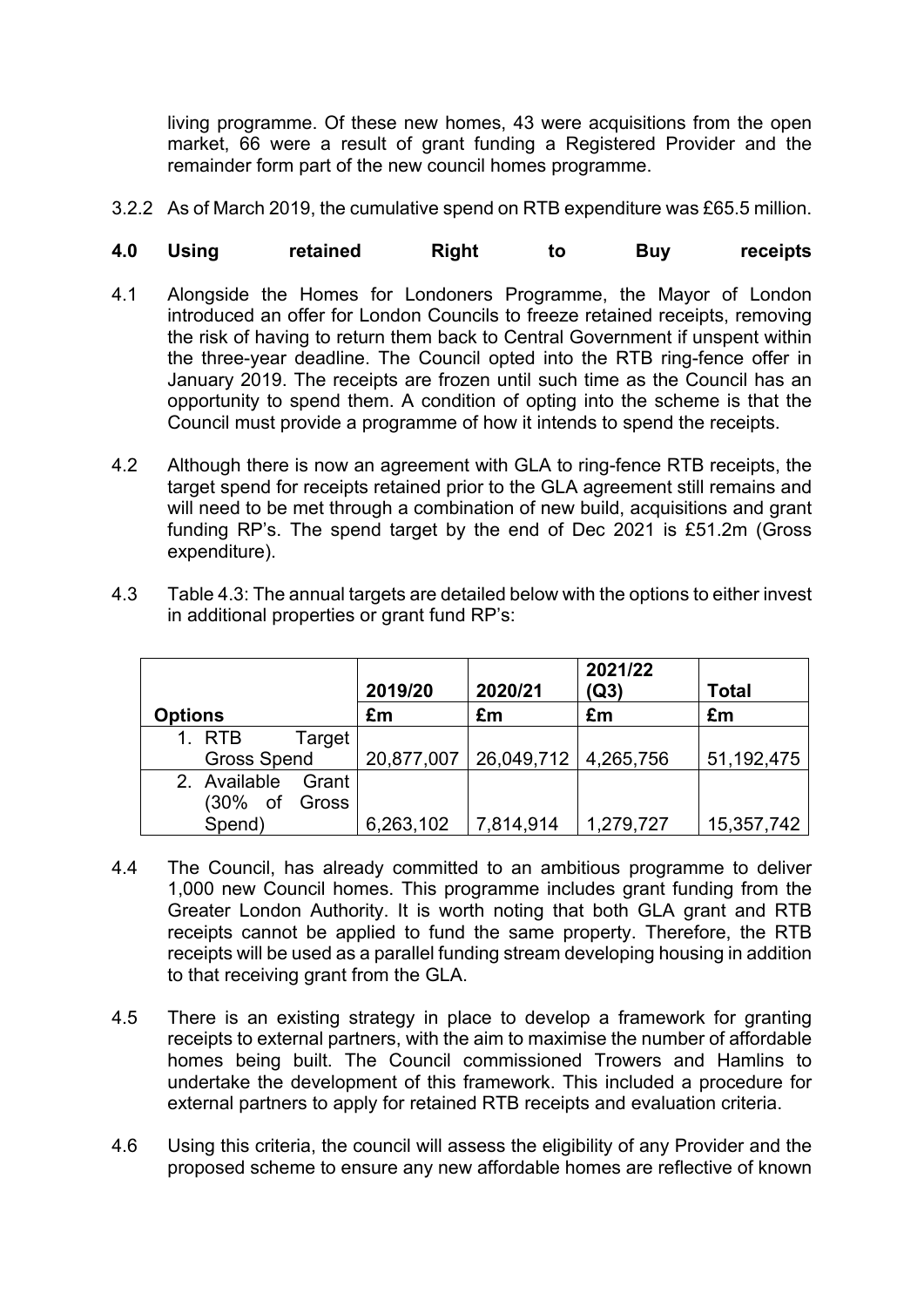housing demand. Finance, will assess the value for money and financial viability outlined in the application. Additionally, each Provider is required to set out how they will meet all health and safety requirements, building applications and ensure a successfully obtain planning permission in order to access agreed receipts. Providers are also required to ensure wider council commitments are met including implementation of London Living Wage for all employees directly linked to the scheme.

- 4.7 All Registered Providers (RP's) were consulted in the development of this criteria to ensure it created an accessible opportunity for both large and small providers.
- 4.8 Since being implemented, a number of RPs have responded positively and their proposals support the Council's programme to increase the supply of new affordable homes in the borough.
- 4.9 The renewal of the delegated authorities, as set out in section 2 above, will enable the Council to make the necessary award as a RTB receipt grant.

## **5.0 Financial Implications**

- 5.1 Under the previous RTB scheme, stringent conditions meant that there was an added pressure to spend retained RTB receipts within 3 years on a one for one replacement or to pay over the receipts with interest over to MHCLG if targets are not met. This target was not achievable in the long term due to borrowing restrictions in the HRA which has recently been abolished.
- 5.2 Brent has RTB spend targets totalling £51.2m by end of December 2021 as outlined in table 4.3 above. RTB spend targets remain due to retaining RTB receipts prior to the GLA RTB ring-fence offer was introduced.
- 5.3 Risk of not achieving spend targets means repaying the retained receipts with compounded interest at 4% above base rate starting from the time the receipt was received. The potential penalty could be significant. For example, if £6.64m of RTB receipts received in 2016-17 was not to be used in 2019-20 to increase housing supply, the interest charge would be £0.85m.
- 5.3 The GLA introduced the RTB ring-fence offer in January 2019 which Brent has opted into. It will allow RTB receipts received starting from Q4 of 2018-19 to be transferred over to GLA to hold in perpetuity and drawn down when required by Brent for affordable housing schemes while also accumulating interest on the balance, therefore the risk of not spending within a three-year target set by MHCLG and incurring interest charges as a penalty will be mitigated for future RTB receipts.

#### **6.0 Legal Implications**

6.1 Section 17 of the Housing Act 1985 allows councils to acquire land for housing purposes and to dispose of land used for housing purposes to a person or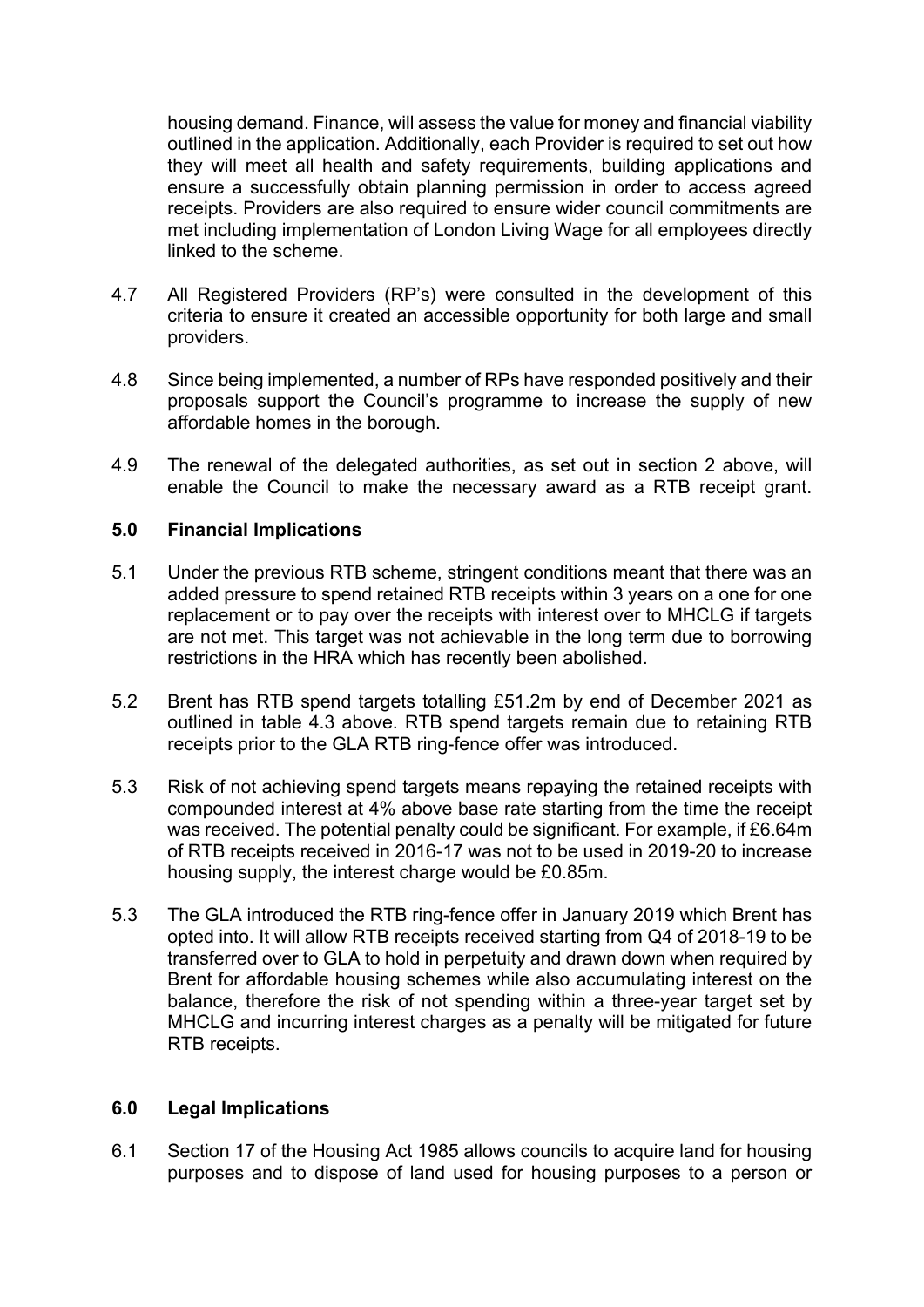organisation which intends to provide housing accommodation on the land or provide facilities which serve a beneficial purpose in connection with the requirements of persons for whom housing accommodation is provided. The general power of competence under section 1 of the Localism Act 2011 gives local authorities a broad range of powers "to do anything that individuals generally may do" subject to limits within other legislation and there are no adverse limits on the proposed scheme under the current legislation.

- 6.2 The council has powers under section 24(1) of the Local Government Act 1988 to provide any person with financial assistance for the purposes of, or in connection with, the acquisition, construction, conversion, rehabilitation, improvement, maintenance or management (whether by that person or by another) of any property which is or is intended to be privately let as housing accommodation. Although this power is subject to consent from the Secretary of State for the purposes of section 25 of the Local Government Act 1988, in 2010 the Secretary issued a general consent under section 25 and that general consent allows, amongst other things, a local authority to provide any person with any financial assistance (other than the disposal of an interest in land or property) for the purposes of or in connection with the matters mentioned in section 24(1) of the 1988 Act.
- 6.3 RTB receipts must be applied in accordance with relevant legislation and guidance and particularly the Local Authorities (Capital Finance and Accounting) (England) Regulations 2003 (as amended) and the terms of any agreement reached under section 11(6) of the Local Government Act 2003 modifying the applicability of the regulations. As part of the retention agreement, the GLA has agreed to:
	- (i) allow the local authority to retain additional net RTB receipts to fund the provision of replacement stock, limited to 30% of the cost of replacement homes.
	- (ii) allow the local authority three years (from the commencement of the agreement) to invest those receipts before asking for the money to be returned. In return, the council has agreed with the GLA:
	- (iii) that RTB receipts will not make up more than 30% of total spend on replacement stock, and
	- (iv) to return any used receipts to the Secretary of State with interest.
- 6.4 The retention agreement with the GLA does not require a local authority to complete the building of any home within three years. All that is required is that the local authority should have incurred expenditure sufficient that RTB receipts form no more than 30% of it.

## *6.5 Award of Local Authority Grant to External Housing Providers*

6.5.1 The general power of competence in Section 1 of the Localism Act 2011 may be utilised to give grants to external housing providers, provided there is a good reason to do so. DCLG guidance specifically comments on the option to grant fund housing providers.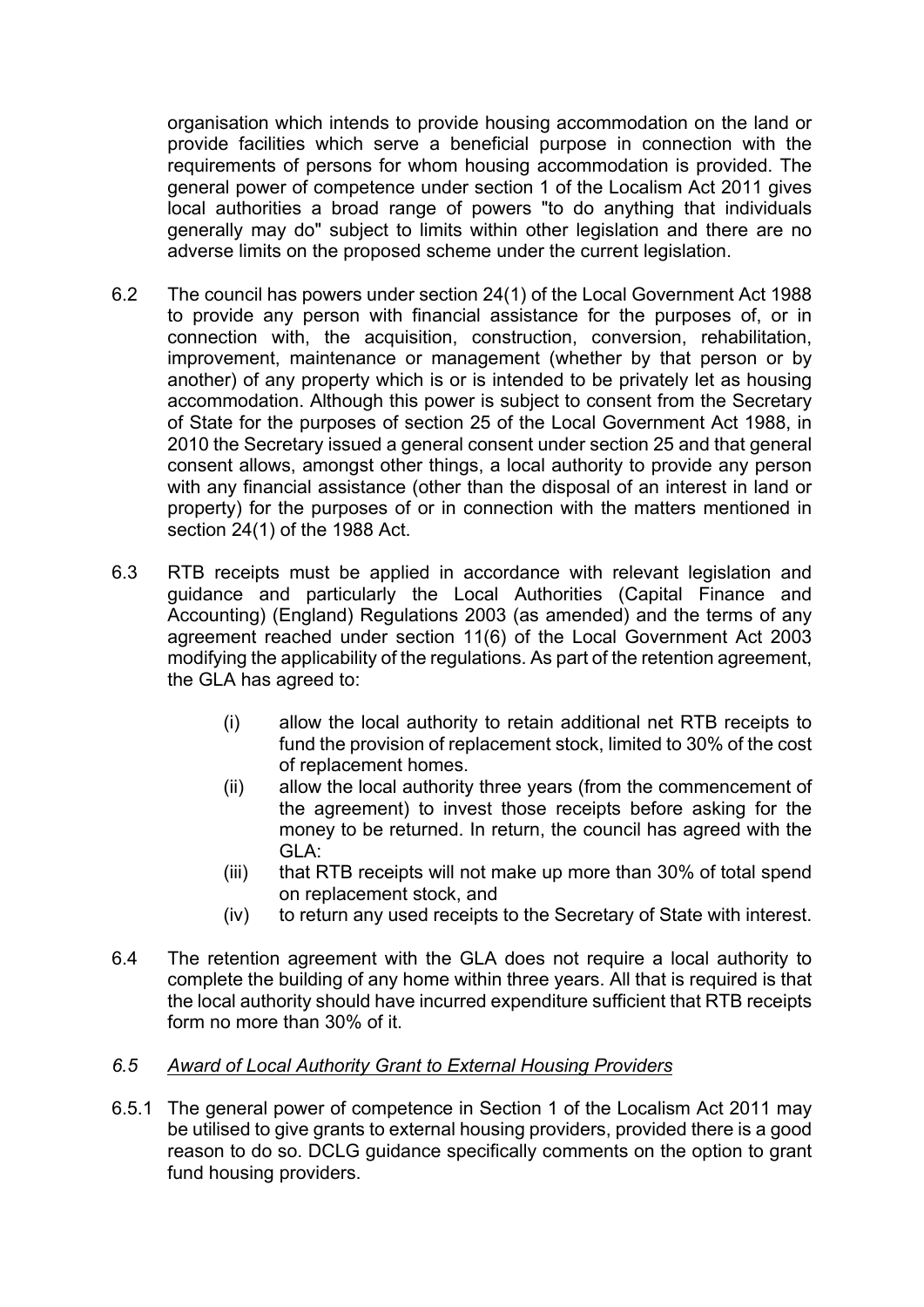- 6.5.2 The council has a duty under the Local Government Act 1999 to make arrangements to secure continuous improvement in the way in which its functions are exercised, having regard to a combination of economy, efficiency and effectiveness. This is a capital programme which proposes to make use of the council resources in order to fund external housing providers in the delivery of affordable homes rather than be required to pay interest to the government on unspent receipts. It places the responsibility for 70% of the costs of building replacement one for one homes on external housing providers, thereby protecting the borrowing margin of the council and making possible the delivery of larger programmes.
- 6.5.3 The council is obligated under the Treaty For the Functioning Of The European Union to deal with all bidders for funding in a fair open and transparent way. Therefore, the council must allow fair access to the funding by all potential recipients. This means that the council should advertise the availability of the funds and assess bidders and their bids on predetermined and pre-advertised criteria applicable to all in the same way.
- 6.5.4 It is intended for the Council to enter into a grant agreement with each successful external housing provider. This grant agreement will include provision for delivery of the project in line with the application and approval, including time scales having regard to the implications of failure to comply as set by central government. Robust monitoring requirements need to be in place, and contingency plans developed. Provision will be included for clawback of grant if the project is not delivered in accordance with the application and approval.
- 6.5.5 In order to ensure that the grant does not qualify as procurement activity the council must ensure that the grant does not constitute a public works contract. For a public works contract to exist, the council needs to exercise a decisive influence over the design, for there to be enforceable obligations to carry out the work and for some form of economic benefit. With regard to the design, it is the grant recipient that is generating the specification for the proposed arrangement rather than the council. If there is a failure to deliver the project, then the only consequence is that the grant recipient has to return funding to the council. Also, there is no economic benefit taken in the grant by the external housing provider beyond the general receipt of the funds, as the council is agreeing to cover only actual cost rather than to fund any profit element.
- 6.5.6 It is clear that each external housing provider who receives a grant may gain an advantage in the market place generally for example, in respect of bidding for funding and work opportunities that could subsequently arise and this raises state aid issues. However, in the circumstances detailed in the body of the report it is not considered such a grant would constitute unlawful state aid.
- 6.5.7 It is clear that the funds are available in order to create affordable housing in Brent and the proposed grant documentation refers to definitions of affordable (and social) housing as set out in Sections 68 – 71 of the Housing and Regeneration Act 2008. Affordable housing is regarded as one of the Services